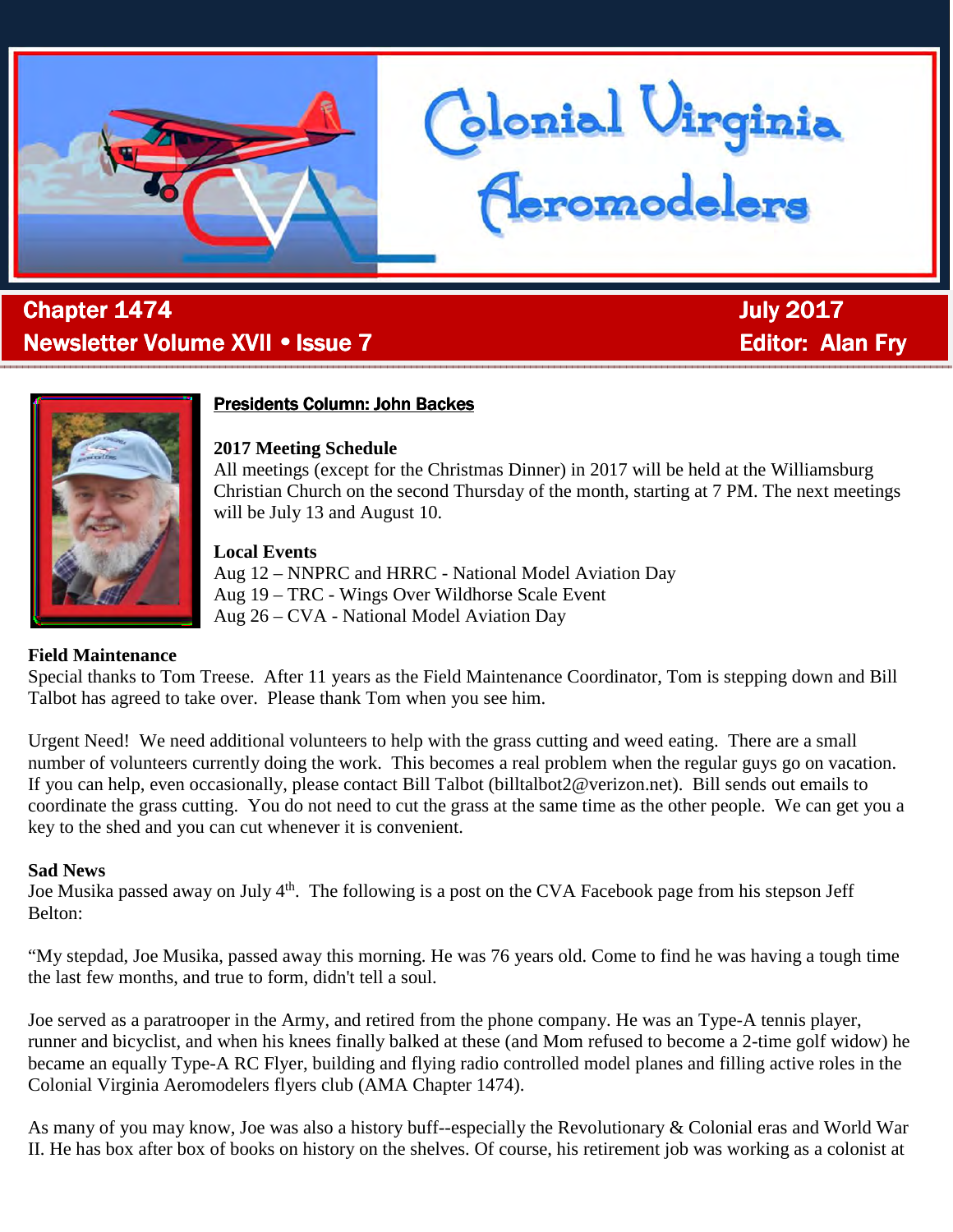Colonial Williamsburg. In his realistic costumes hand sewn by my sister and his attention to detail, Joe frequently was featured on the cover of the CW magazine. He approached that job as he approached life, with an attitude of W.E.T.S.U. (We Eat This-ahem-"Stuff" Up).

Somehow fittingly, when it was his time to go, Joe passed on the 4th of July, the same date that John Adams and Thomas Jefferson passed in 1826, 50 years after they signed the Declaration of Independence. And, of course, it wasn't the only coincidence in his life. He and his younger brother were born in the same calendar year. Joe was also born on the same day as my Mom, two years apart.

Though Joe's remains are at the Bucktrout Funeral Home, his final wishes were to be cremated without service or ceremony."

#### **FPV Racing**

The Prop Bustas held a race at CVA on June 10. They utilized the helicopter area and the main runway up to the left taxiway. The right end of the runway remained open for flying during the entire event. There were 20 pilots. Several pilots flew airplanes and felt comfortable flying at the same time the racing was going on. I think that the event went very well.

#### **Contact Me**

Phone: 757-876-1241 Email: jb753@cox.net Address: 8630 Diascund Road, Lanexa, Va. 23089



#### Secretary's Report: By Richard Brown

CVA Meeting Minutes 06-08-17

The June 8th, 2017 meeting, was held at the Williamsburg Christian church, was called to order by the President at 7:00pm with 13 members present. The President announced the minutes of the May meeting that were published in the corresponding newsletter. A motion was made to approve the minutes as published. The motion was seconded, a vote taken and approved unanimously.

#### **Treasurer's Report**

The treasurer reported on the clubs funds including expenditures for toilet facilities, sanction events fees and shelter roof repair materials.

#### **Site Improvements**

Jon reported on the progress of the shelter expansion project. While we now have a building permit, the assessed value of the structure was estimated at \$9800. The amount is based on this amount nearly doubles the limit on assessed value (\$10,000) allowed in our site lease. The source of this problem is that Charles City County considered our shelter extension to be a carport, so it required there to be increased building requirements and assessed value. A decision was made to delay the addition to the shelter indefinitely.

#### **Activities**

- June 10 Prop Bustas: FPV Racing Contact: John Backes
- June  $9 11$  NNPRC: HOTS (Helicopters Over Tidewater)
- August 26 CVA: National Model Aviation Day
- September 17 CVA Cub Fly-In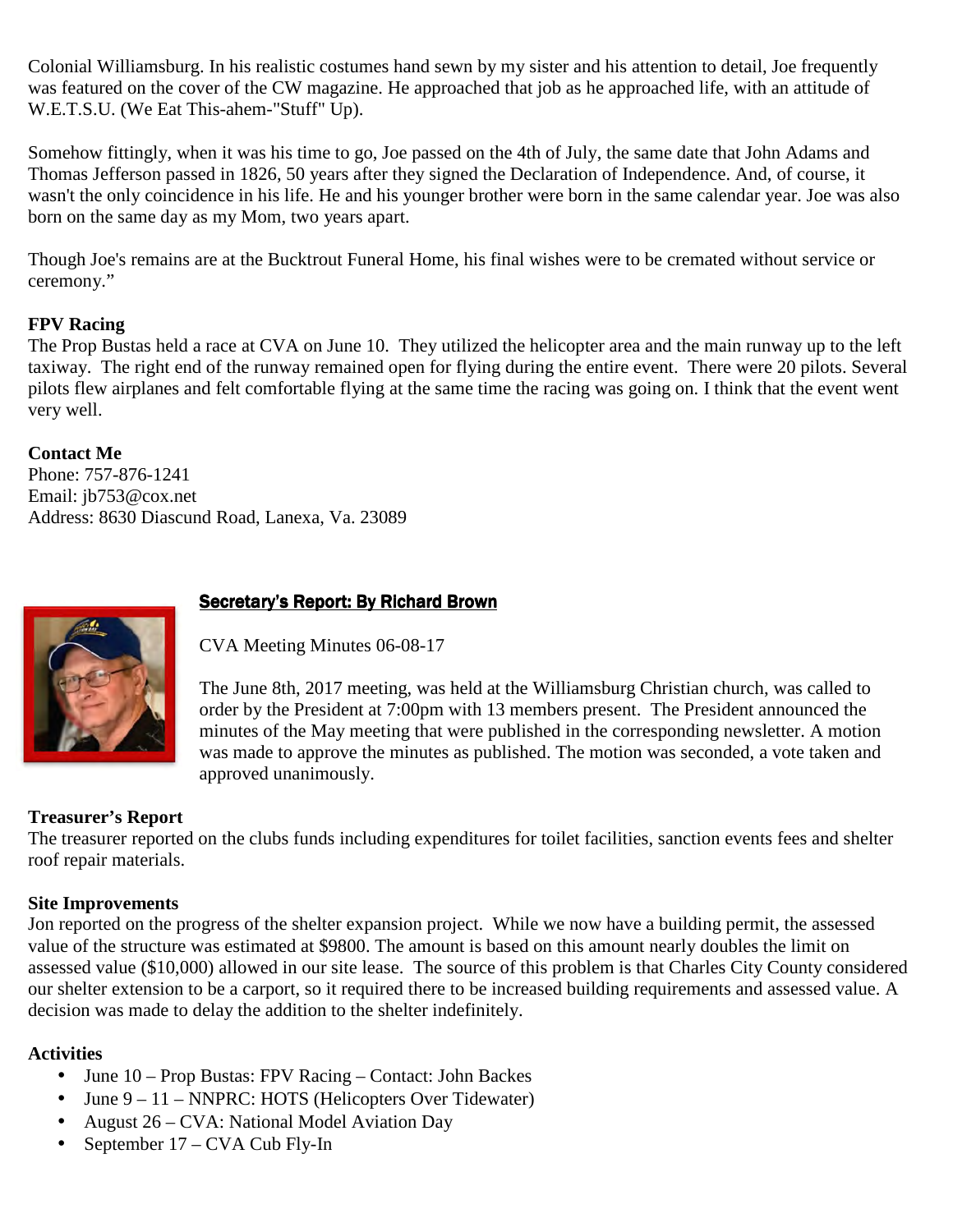#### **Safety**

Tom Treese reported on how he sustained a prop cut to his finger. Lesson learned was to be careful when working on an aircraft in one of the portable stands. Tom was reaching to adjust an engine when he contacted the stand and his hand rebounded into the prop.

#### **Training**

No Report

## **Club Promotion**

None

#### **Announcement**  None

**Old Business**  None

### **New Business**

A discussion was held to start planning for National Model Aircraft Day (NMAD). The top priority is get advertising ready for the event. Events for the day will include the flying witch, First Person Video (FPV), and large scale R/C aircraft. There will be no rocket demonstration during the event. The event will be September 17, 2017 from 11:00am to 4:00pm.

We have a request for use of the field for Flying Wing Spec Racing for a weekend in September. These are FPV vehicles that are in the form of a flying wing carrying a video camera. They are airplanes and are larger than quadcopters and may have to be integrated into flying with conventional R/C aircraft.

John Backes made a proposal for a permanent FPV area at the field. Suggested areas were near port-a-potty, where the FPV event was held, and across the access road from the parking lot. There was some concern about the first possibility since it would result in possible interference between FPVs and fixed wing aircraft on approach to the runway

#### **Show & Tell**

New Member: Fred Hill was introduced to the club. He is interested in FPV and Quadcopters.

There being no further club business the meeting was adjourned at 8:00 pm.



# **Training: Alan Fry**

## **Website of the Month**

See the Training Column section below for this month's recommended website.

**Do you have a favorite website? If so, let me know and I will put it in the newsletter. Favorite online store, how to build, how to fly, etc- send me the link! My email address:** 

AlanWFEmail-CVA@yahoo.com